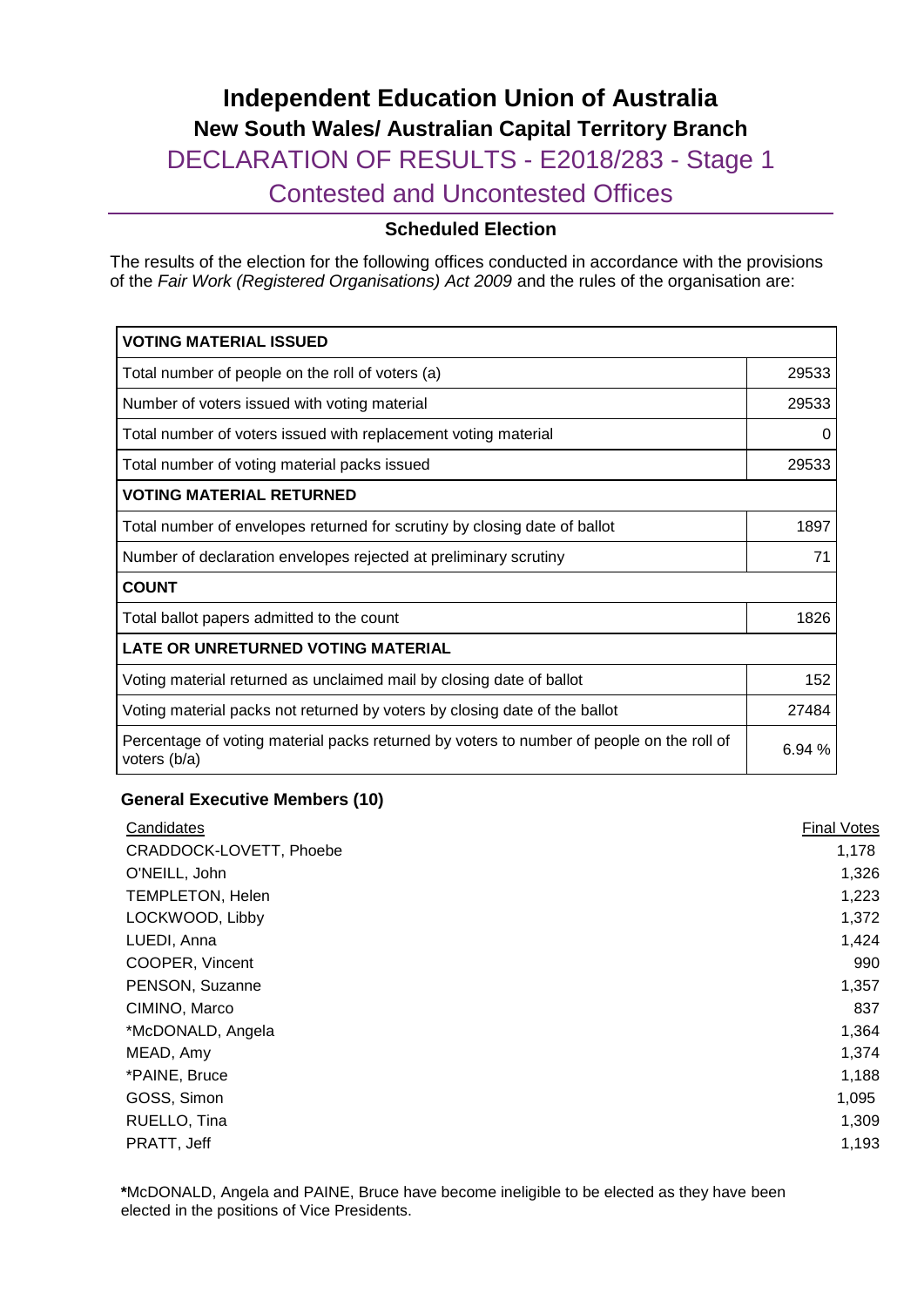| Total ballot papers admitted for this office     | 1,826                |
|--------------------------------------------------|----------------------|
| Formal Ballot papers                             | 1,723                |
| Informal Ballot papers                           | 103                  |
| I declare the following elected:                 | <b>Order Elected</b> |
| LUEDI, Anna<br>$\bullet$                         | 1                    |
| MEAD, Amy<br>$\bullet$                           | 2                    |
| LOCKWOOD, Libby<br>$\bullet$                     | 3                    |
| PENSON, Suzanne<br>$\bullet$                     | 4                    |
| O'NEILL, John<br>٠                               | 5                    |
| RUELLO, Tina<br>$\bullet$                        | 6                    |
| <b>TEMPLETON, Helen</b><br>٠                     | 7                    |
| PRATT, Jeff<br>٠                                 | 8                    |
| CRADDOCK-LOVETT, Phoebe<br>٠<br>GOSS, Simon<br>٠ | 9<br>10              |

| <b>VOTING MATERIAL ISSUED</b>                                             |       |  |
|---------------------------------------------------------------------------|-------|--|
| Total number of people on the roll of voters (a)                          | 29533 |  |
| Number of voters issued with voting material                              | 29533 |  |
| Total number of voters issued with replacement voting material            | O     |  |
| Total number of voting material packs issued                              | 29533 |  |
| <b>VOTING MATERIAL RETURNED</b>                                           |       |  |
| Total number of envelopes returned for scrutiny by closing date of ballot | 1897  |  |
| Number of declaration envelopes rejected at preliminary scrutiny          |       |  |
| <b>COUNT</b>                                                              |       |  |
| Total ballot papers admitted to the count                                 | 1814  |  |

# **NSW /ACT Branch Delegates to Federal Council (16)**

| Candidates               | <b>Final Votes</b> |
|--------------------------|--------------------|
| GRIFFITHS, Liam          | 1,331              |
| JERVIS, Marilyn          | 1,259              |
| MOORE, Carolyn           | 1,431              |
| CATON, Lyn               | 1,329              |
| COOPER, Vincent          | 1,056              |
| WARREN, Kendall          | 1,184              |
| COTTON, Amy              | 1,271              |
| <b>HEGGART, Keith</b>    | 1,121              |
| COLLINS, Carolyn         | 1,240              |
| <b>BAKER, Bernadette</b> | 1,366              |
| McHUGH, Denise           | 1,360              |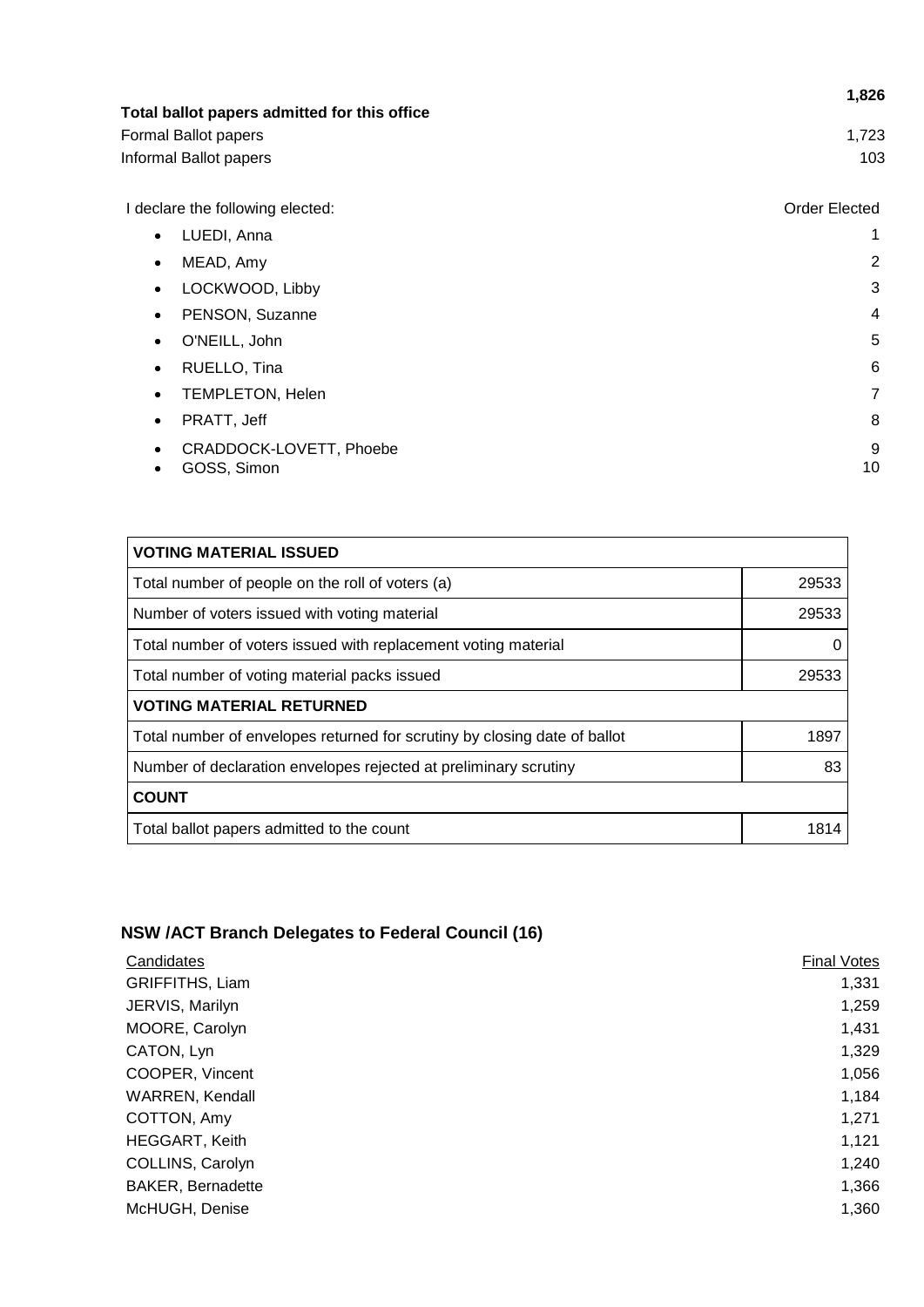| TOWSON, David                                | 1,241                |
|----------------------------------------------|----------------------|
| SMITH, Pam                                   | 1,325                |
| NORTHAM, Mark                                | 1,333                |
| MATTHEWS, Carol                              | 1,418                |
| <b>WILKINSON, Christine</b>                  | 1,337                |
| PENSON, Suzanne                              | 1,304                |
| <b>TEMPLETON, Helen</b>                      | 1,151                |
| FITZGIBBON, Therese                          | 1,350                |
| HERON, Verena                                | 1,257                |
| Total ballot papers admitted for this office | 1,814                |
| Formal Ballot papers                         | 1,604                |
| Informal Ballot papers                       | 210                  |
| I declare the following elected:             | <b>Order Elected</b> |
| • MOORE, Carolyn                             | 1                    |
| • MATTHEWS, Carol                            | $\overline{2}$       |
| • BAKER, Bernadette                          | 3                    |
| • McHUGH, Denise                             | 4                    |
| • FITZGIBBON, Therese                        | 5                    |
| • WILKINSON, Christine                       | 6                    |
| • NORTHAM, Mark                              | $\overline{7}$       |
| • GRIFFITHS, Liam                            | 8                    |
| • CATON, Lyn                                 | 9                    |
| • SMITH, Pam                                 | 10                   |
| • PENSON, Suzanne                            | 11                   |
| • COTTON, Amy                                | 12                   |
| • JERVIS, Marilyn                            | 13                   |
| • HERON, Verena                              | 14                   |
| • TOWSON, David                              | 15                   |
| • COLLINS, Carolyn                           | 16                   |

| <b>VOTING MATERIAL ISSUED</b>                                                 |      |
|-------------------------------------------------------------------------------|------|
| Total number of people on the roll of voters (a)                              | 8165 |
| Number of voters issued with voting material                                  | 8165 |
| Total number of voters issued with replacement voting material                | 0    |
| Total number of voting material packs issued                                  |      |
| <b>VOTING MATERIAL RETURNED</b>                                               |      |
| Total number of envelopes returned for scrutiny by closing date of ballot (b) | 417  |
| Number of declaration envelopes rejected at preliminary scrutiny (minus)      |      |
| <b>COUNT</b>                                                                  |      |
| Total ballot papers admitted to the count                                     | 415  |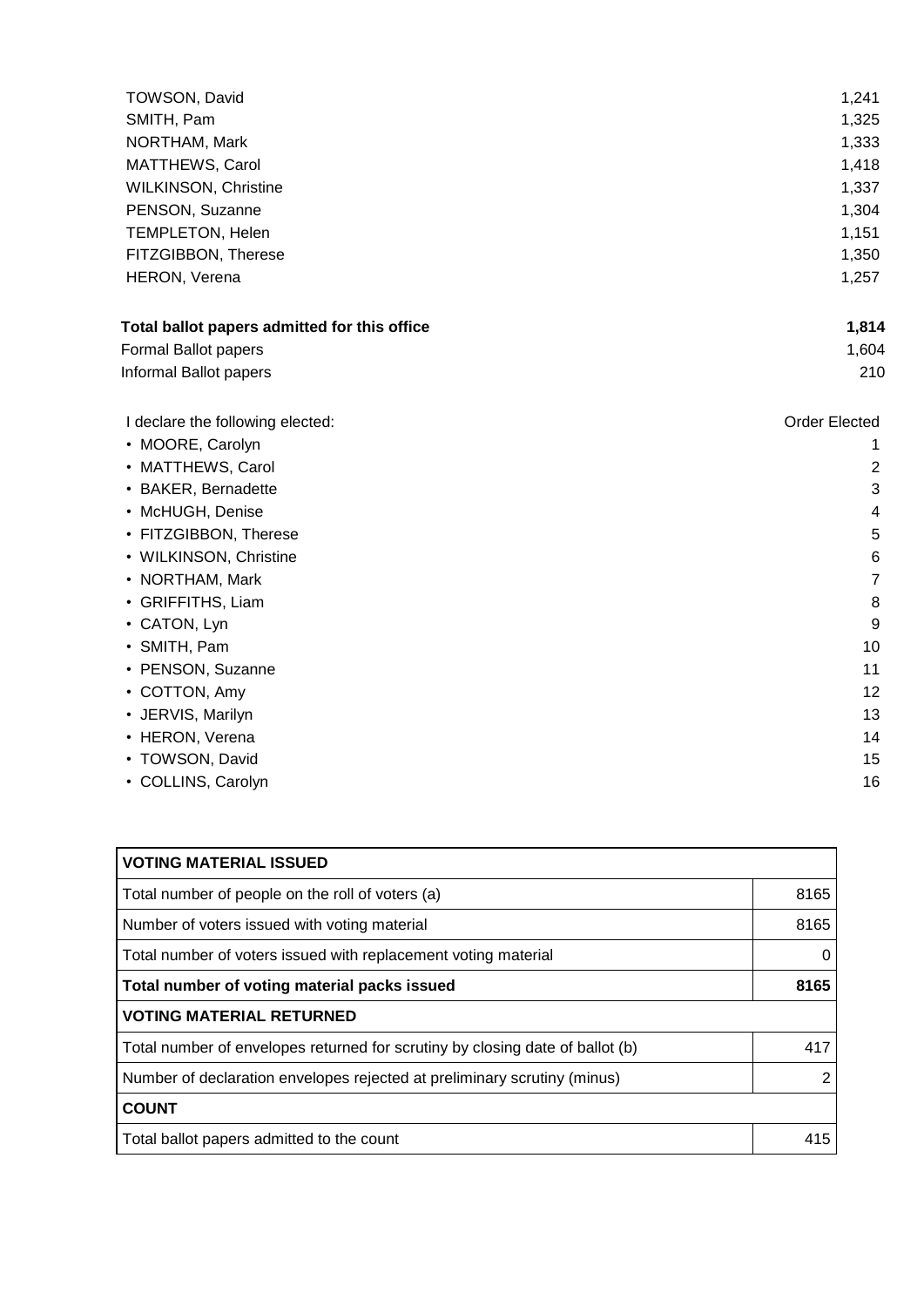| Vice President (IND- Members other than early childhood service) (1) |  |
|----------------------------------------------------------------------|--|
|                                                                      |  |

| Candidates                                   | <b>Final Votes</b> |
|----------------------------------------------|--------------------|
| <b>TEMPLETON, Helen</b>                      | 185                |
| PAINE, Bruce                                 | 227                |
|                                              |                    |
| Total ballot papers admitted for this office | 415                |
| Formal Ballot papers                         | 412                |
| Informal Ballot papers                       | 3                  |
|                                              |                    |

I declare the following elected:

• PAINE, Bruce

| <b>VOTING MATERIAL ISSUED</b>                                                 |      |  |
|-------------------------------------------------------------------------------|------|--|
| Total number of people on the roll of voters (a)                              | 1589 |  |
| Number of voters issued with voting material                                  | 1589 |  |
| Total number of voters issued with replacement voting material                |      |  |
| Total number of voting material packs issued                                  |      |  |
| <b>VOTING MATERIAL RETURNED</b>                                               |      |  |
| Total number of envelopes returned for scrutiny by closing date of ballot (b) | 150  |  |
| Number of declaration envelopes rejected at preliminary scrutiny (minus)      |      |  |
| <b>COUNT</b>                                                                  |      |  |
| Total ballot papers admitted to the count                                     | 150  |  |

## **Vice President (ACT - Members employed in ACT) (1)**

| Candidates                                   | <b>Final Votes</b> |
|----------------------------------------------|--------------------|
| McDONALD, Angela                             | 111                |
| GODFREY, Leah                                | 38                 |
| Total ballot papers admitted for this office | 150                |
| Formal Ballot papers                         | 149                |
| Informal Ballot papers                       | 1                  |

I declare the following elected:

• McDONALD, Angela

**President (1)**

Candidates WILKINSON Christine

As the number of nominations accepted did not exceed the number of positions to be filled, I declare the above candidates elected.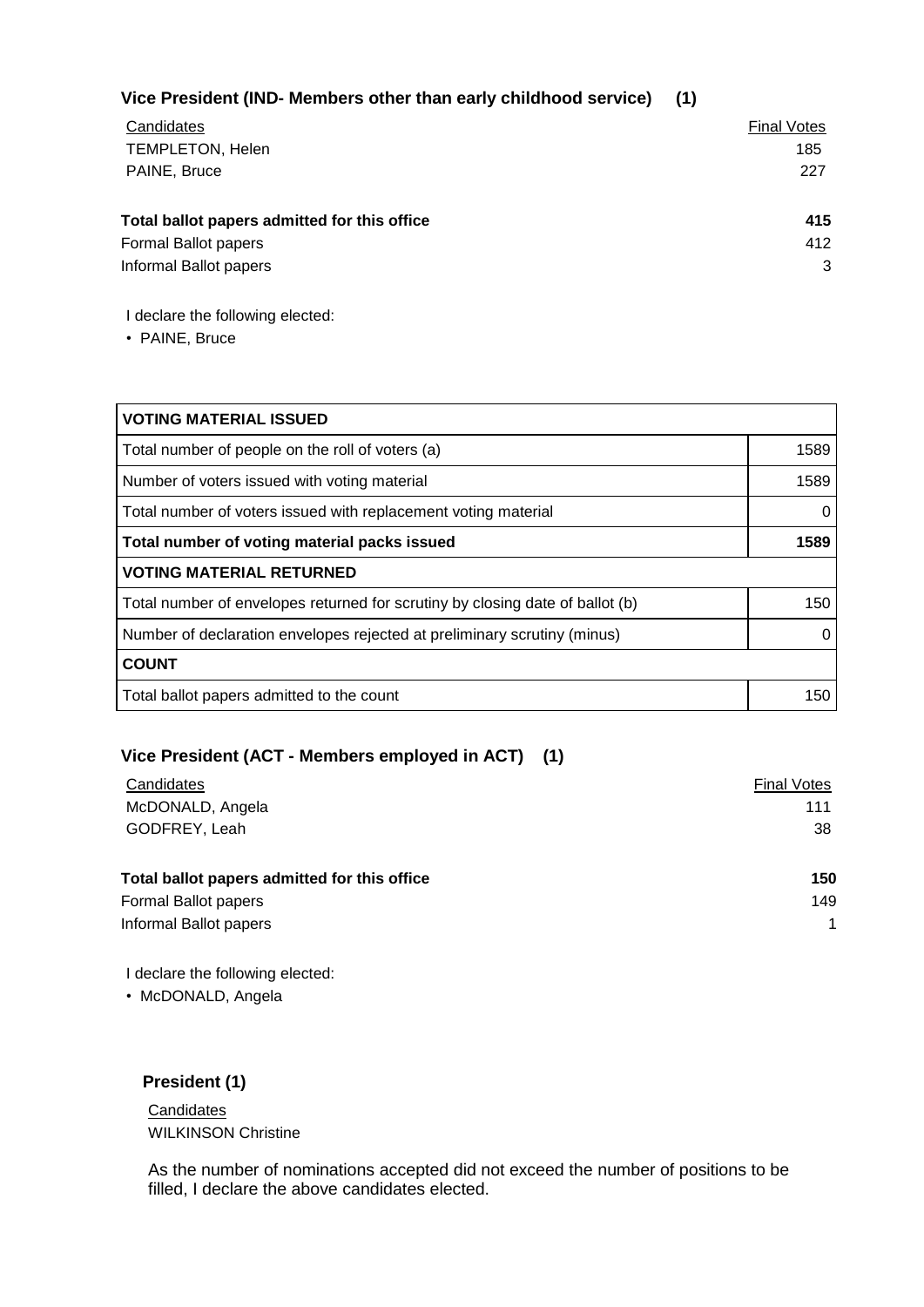#### **Financial Officers (2)**

**Candidates** McHUGH Denise MOORE Peter

As the number of nominations accepted did not exceed the number of positions to be filled, I declare the above candidates elected.

#### **Branch Secretary (1)**

**Candidates** NORTHAM Mark

As the number of nominations accepted did not exceed the number of positions to be filled, I declare the above candidates elected.

#### **Branch Deputy Secretary (1)**

**Candidates** MATTHEWS Carol

As the number of nominations accepted did not exceed the number of positions to be filled, I declare the above candidates elected.

#### **Branch Assistant Secretary (2)**

**Candidates** GRIFFITHS Liam SMITH Pam

As the number of nominations accepted did not exceed the number of positions to be filled, I declare the above candidates elected.

#### **Vice President (ECS- Members employed in NSW in early childhood services) (1)**

**Candidates** CONNELL Gabrielle

As the number of nominations accepted did not exceed the number of positions to be filled, I declare the above candidates elected.

#### **Vice President (CAT- Catholic Diocese ) (1)**

**Candidates** BAKER Bernadette

As the number of nominations accepted did not exceed the number of positions to be filled, I declare the above candidates elected.

#### **Vice President (SUP- Members as school support ) (1)**

**Candidates** COLLINS Carolyn

As the number of nominations accepted did not exceed the number of positions to be filled, I declare the above candidates elected.